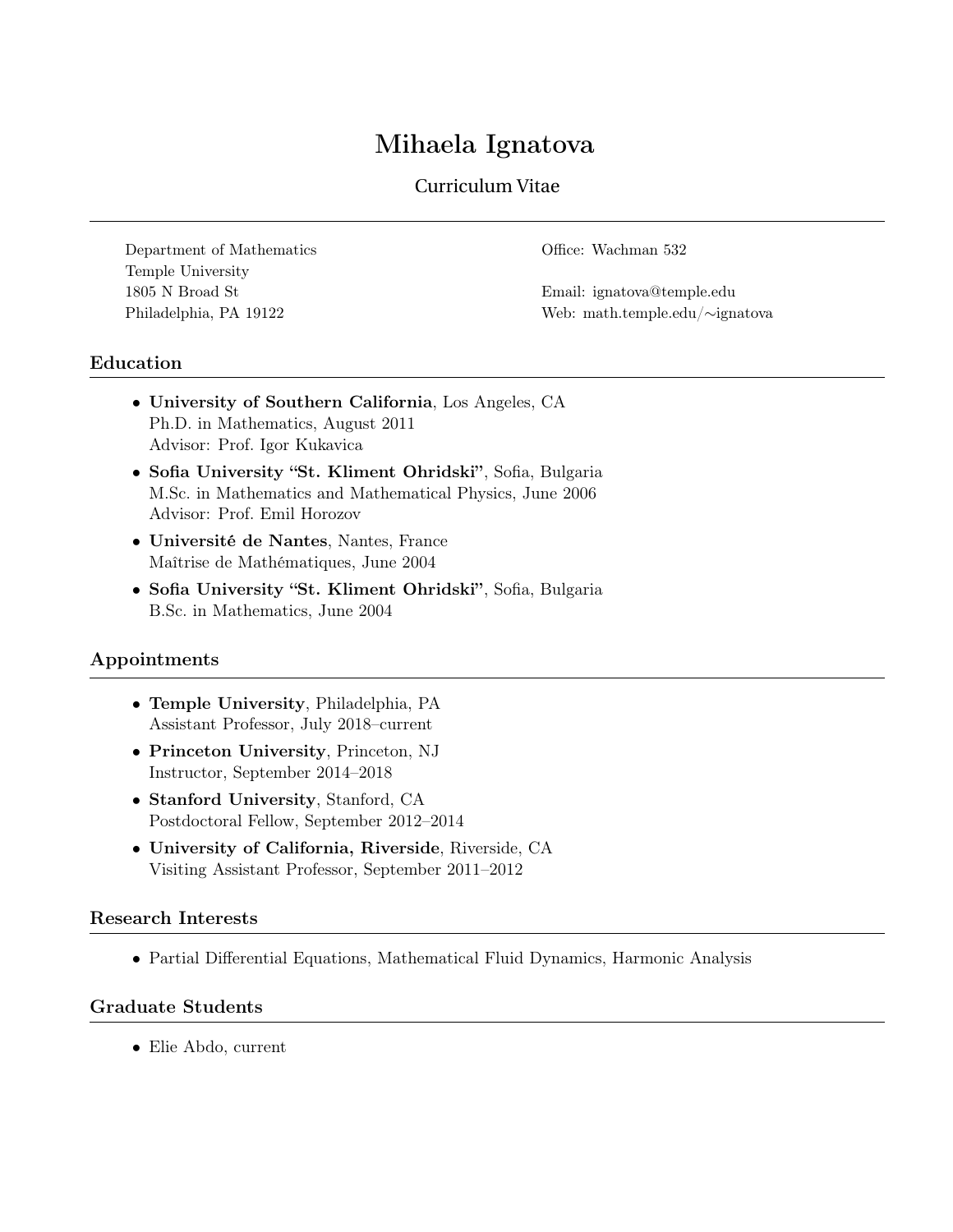#### Postdocs

• Jingyang Shu, current

#### Publications

- 30. E. Abdo, M. Ignatova, On Electroconvection in Porous Media, submitted (2021).
- 29. M. Ignatova, J. Shu, Global Smooth Solutions of the Nernst-Planck-Darcy System, submitted (2021). arXiv:2107.13655 [math.AP].
- 28. E. Abdo, M. Ignatova, On the Space Analyticity of the Nernst-Planck-Navier-Stokes system, submitted (2021).
- 27. M. Ignatova, J. Shu, Global Solutions of the Nernst-Planck-Euler Equations, SIAM J. Math. Anal., 53(5), (2021) 5507–5547. arXiv:2101.03199 [math.AP].
- 26. P. Constantin, M. Ignatova, F.-N. Lee, Interior Electroneutrality in Nernst-Planck-Navier-Stokes Systems, Arch Rational Mech Anal 242 (2021), 1091–1118 (2021). https://doi.org/10.1007/s00205- 021-01700-0. arXiv:2011.15057 [math.AP].
- 25. E. Abdo, M. Ignatova, Long Time Finite Dimensionality in Charged Fluids, Nonlinearity 34 (2021) no. 9, 6173–6209.
- 24. P. Constantin, M. Ignatova, F.-N. Lee, Nernst-Planck-Navier-Stokes systems far from equilibrium, Arch Rational Mech Anal 240, 1147–1168 (2021). arXiv:2008.10462 [math.AP].
- 23. P. Constantin, M. Ignatova, F.-N. Lee, Nernst-Planck-Navier-Stokes systems near equilibrium, to appear in Pure and Applied Functional Analysis (2021). arXiv:2008.10440 [math.AP].
- 22. E. Abdo, M. Ignatova, Long time dynamics of a model of electroconvection, Trans. Amer. Math. Soc. 374 (2021), 5849–5875.
- 21. P. Constantin, M. Ignatova, Estimates near the boundary for critical SQG, Ann. PDE, 6 (1) (2020). https://doi.org/10.1007/s40818-020-00079-7.
- 20. M. Ignatova, Construction of solutions of the critical SQG equation in bounded domains, Advances in Mathematics, 351 (2019), 1000–1023.
- 19. P. Constantin, M. Ignatova, On the Nernst-Planck-Navier-Stokes system, Archive for Rational Mechanics and Analysis, 232 (2019) no. 3, 1379–1428.
- 18. P. Constantin, M. Ignatova, H.Q. Nguyen, Inviscid limit for SQG in bounded domains, SIAM J. Math. Anal. 50 (2018), no. 6, 6196–6207.
- 17. P. Constantin, T. Elgindi, M. Ignatova, V. Vicol, On some electroconvection models, Journal of Nonlinear Science 27 (2017), no. 1, 197–211.
- 16. P. Constantin, T. Elgindi, M. Ignatova, V. Vicol, Remarks on the inviscid limit for the Navier-Stokes equations for uniformly bounded velocity fields, SIAM J. Math. Anal.  $49$  (2017) no. 3, 1932–1946.
- 15. P. Constantin and M. Ignatova, Critical SQG in bounded domains, Ann. PDE, 2 (2016), no 8.
- 14. M. Ignatova and I. Kukavica, On the local existence of the free-surface Euler equation with surface tension, Asymptotic Analysis, 100 (2016), no. 1-2, pp. 63–86.
- 13. P. Constantin and M. Ignatova, Remarks on the fractional Laplacian with Dirichlet boundary conditions and applications, Int Math Res Notices  $2017$  (2017), no. 6, 1653–1673.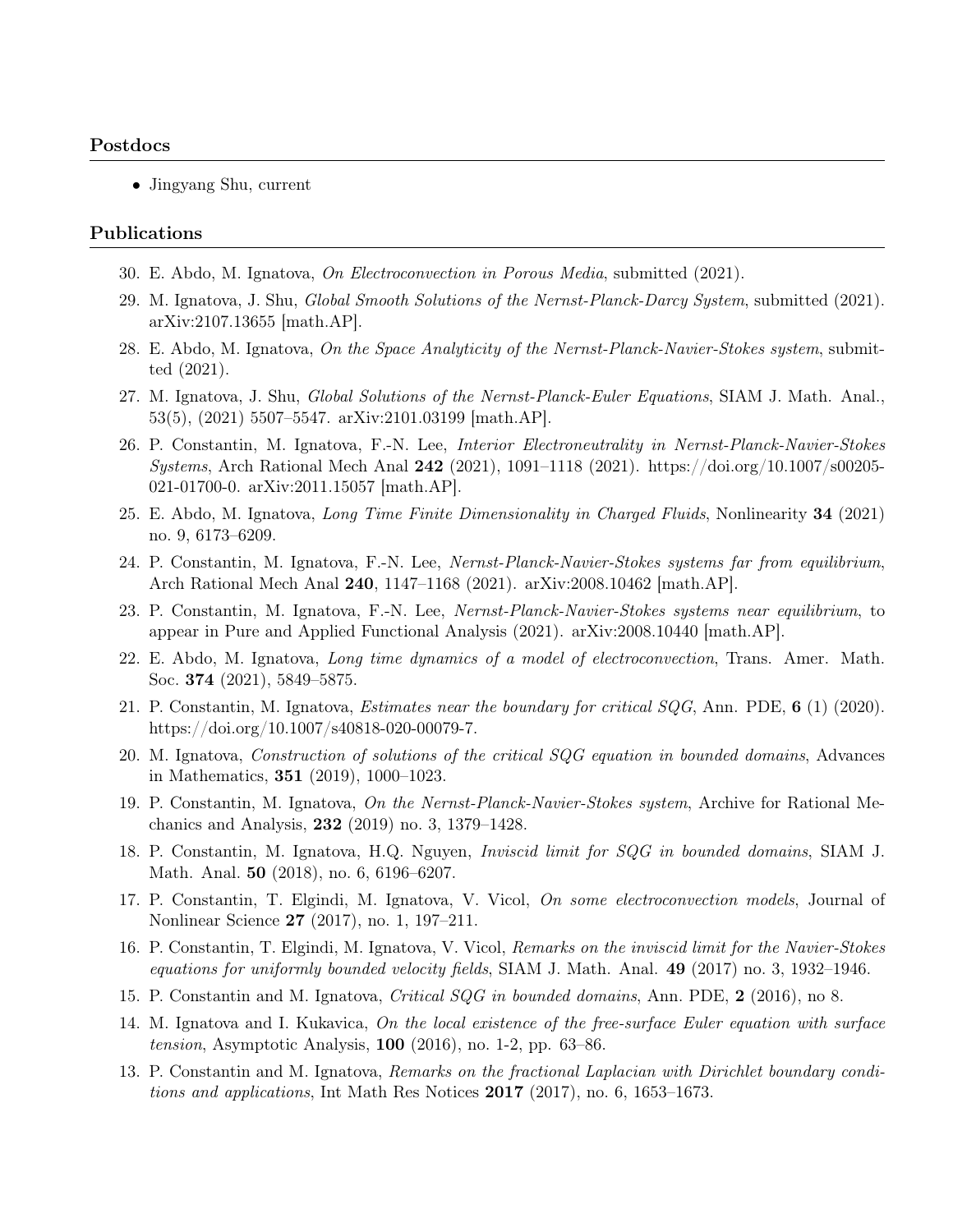- 12. M. Ignatova, I. Kukavica, I. Lasiecka, and A. Tuffaha, Small data global existence for a fluid-structure model, Nonlinearity 30 (2017), no. 2, 848–898.
- 11. M. Ignatova and V. Vicol, Almost global existence for the Prandtl boundary layer equations, Archive for Rational Mechanics and Analysis 220 (2016), no. 2, 809–848.
- 10. M. Ignatova, G. Iyer, J. Kelliher, R. Pego, and A. Zarnescu, Global well-posedness results for two extended Navier-Stokes systems, Commun. Math. Sci. 13 (2015), no. 1, 249–267.
- 9. M. Ignatova, On the continuity of solutions to advection-diffusion equations with slightly super-critical divergence-free drifts, Advances in Nonlinear Analysis 3 (2014), no. 2, 81–86.
- 8. M. Ignatova, I. Kukavica, I. Lasiecka, and A. Tuffaha, On well-posedness and small data global existence for an interface damped free boundary fluid-structure model, Nonlinearity 27 (2014), no. 3, 467–499.
- 7. M. Ignatova, I. Kukavica, and L. Ryzhik, The Harnack inequality for second-order parabolic equations with divergence-free drifts of low regularity, Comm. PDEs 41 (2016), no. 2, 208-226.
- 6. M. Ignatova, I. Kukavica, and L. Ryzhik, The Harnack inequality for second-order elliptic equations with divergence-free drifts, Commun. Math. Sci.  $(2014)$  12, no. 4, 681–694.
- 5. M. Ignatova, I. Kukavica, I. Lasiecka, and A. Tuffaha, On the well-posedness for a free boundary fluid-structure model, J. Math. Phys. **53** (2012), no. 11, 115624, 13pp.
- 4. M. Ignatova, I. Kukavica, and M. Ziane, Local existence of solutions to the free boundary value problem for the primitive equations of the ocean, J. Math. Phys.  $53$  (2012), no. 10, 103101, 17pp.
- 3. M. Ignatova and I. Kukavica, Strong unique continuation for the Navier-Stokes equation with nonanalytic forcing, J. Dynam. and Differential Equations  $25$  (2013), no. 1, 1–15.
- 2. M. Ignatova and I. Kukavica, Strong unique continuation for higher order elliptic equations with Gevrey coefficients, J. Differential Equations 252, (2012), no. 4, 2983-3000.
- 1. M. Ignatova and I. Kukavica, Unique continuation and complexity of solutions to parabolic partial differential equations with Gevrey coefficients, Adv. Differential Equations 15 (2010), no. 9, 953–975.

#### Academic Service

- Co-organizing the Princeton Mathematics Department Colloquium, Princeton University, 2015–16
- Co-organizing the Analysis of Fluids and Related Topics Seminar, Princeton University, 2015–18
- Graduate Committee, Temple University, 2018–current
- Dean's Advisory Committee, Temple University, 2020–current
- Member of the Faculty mentoring program for undergraduates, Temple University, 2020–current
- Co-organizing the Grosswald Lectures, 2021–current

#### Awards

- Selma Lee Bloch Brown Professorship, 2020–24
- AWM Sadosky Research Prize in Analysis, 2020
- Grayson and Judith Manning Fellowship, Graduate School/Provost's Office, USC, Los Angeles, 2011– 2012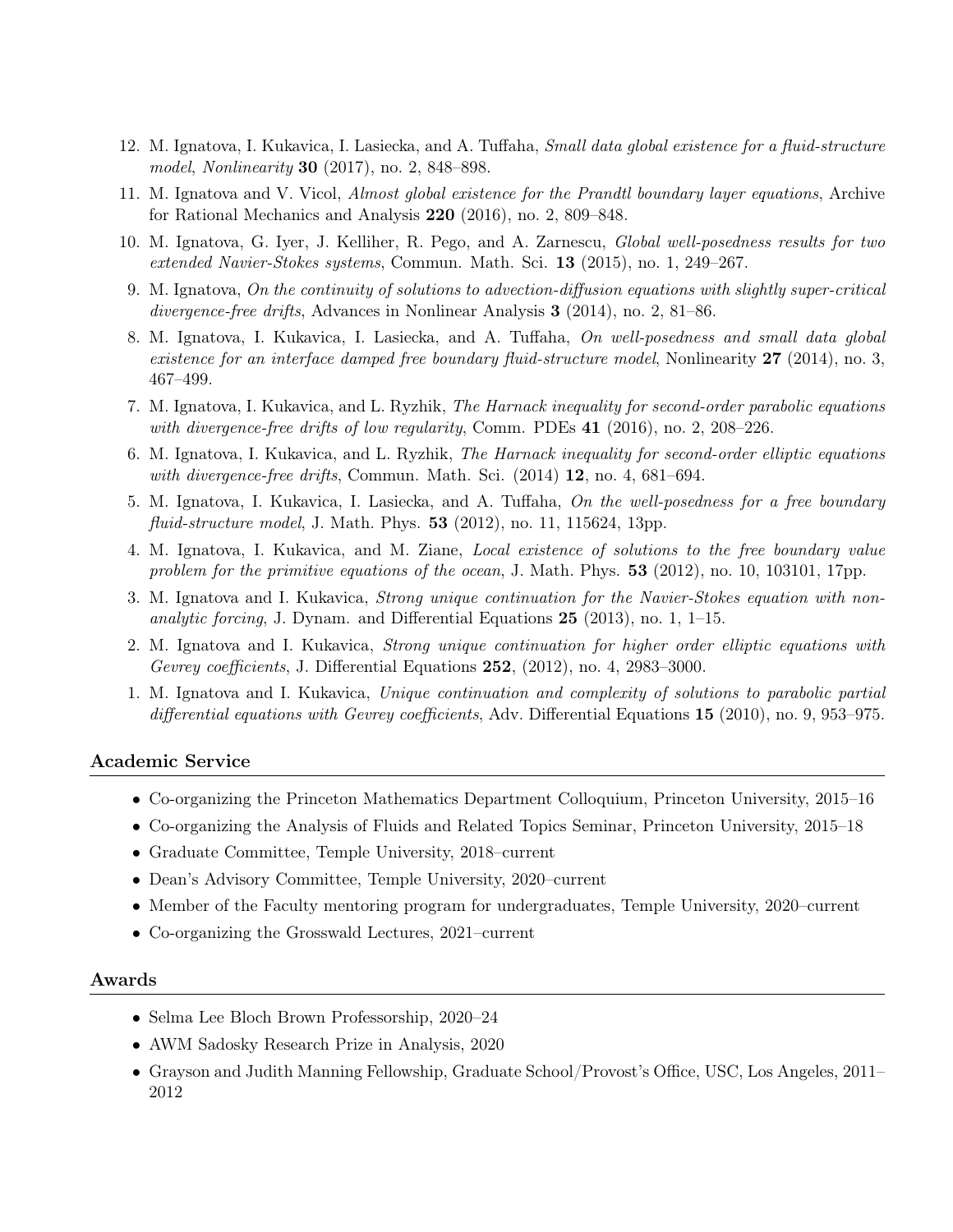- Theodore Edward Harris Graduate Research Prize, USC, Los Angeles, Spring 2011
- Women in Science and Engineering (WiSE) Merit Award, College of Letters, Arts, and Sciences Merit Fellowship, USC, Los Angeles, 2010–2011
- College of Letters, Arts, and Sciences Merit Fellowship, USC, Los Angeles, Spring 2010
- Merit-based Full Scholarship, University of Nantes, France, 2003–2004

# Recent Presentations

- CAMS Colloquium, USC, March 2022
- Vanderbilt Shanks Workshop on Mathematical Aspects of Fluid Dynamics, February 2022
- AMS, SS Recent Advances in Fluids and Related Models, January 2022
- Applied Math Seminar, Drexel University, November 2021
- Applied Analysis Seminar, Louisiana State University, October 2021
- BIRS CMO Workshop New Trends in Nonlinear Diffusion: a Bridge between PDEs, Analysis and Geometry, September 2021
- BIRS Workshop New Mechanisms for Regularity, Singularity, and Long Time Dynamics in Fluid Equations, July 2021
- MCA, SS New Developments in Mathematical Fluid Dynamics, July 2021
- AMS SS Regularity Theory for Linear and Nonlinear PDEs, May 2021
- MSRI Workshop on *Recent Developments in Fluid Dynamics*, April 2021
- AIM Workshop Criticality and stochasticity in quasilinear fluid systems, April 2021
- Nonlinear PDEs seminar, Texas A&M, October 2020
- SIAM Conference on Analysis of PDEs, La Quinta, CA, December 2019
- Workshop *Mathematical Aspects of Hydrodynamics*, Oberwolfach, Germany, August 2019
- CIME, *Progress in Mathematical Fluid Dynamics*, Cetraro, Italy, June 2019
- Fluids and Variational Methods Conference, Budapest, Hungary, June 2019
- PDE seminar, Vanderbilt University, TN, April 2019
- AMS Sectional Meeting, Ann Arbor, MI, October 2018
- Analysis seminar, Temple University, September 2018
- Workshop on Regularity and Blow-up of Navier-Stokes Type PDEs using Harmonic and Stochastic Analysis, BIRS, Banff, Canada, August 2018
- Workshop on Mathematical Analysis of Incompressible Fluids, IMUS, Sevilla, Spain, June 2018
- SCAPDE Conference, U.C. San Diego, CA, June 2018
- Department colloquium, NJIT, NJ, January, 2018
- SIAM conference on Analysis of PDEs, Baltimore, MD, December 2017
- Department colloquium, Temple University, PA, December 2017
- Department colloquium, Princeton University, NJ, November 2017
- Princeton-Tokyo Fluid Mechanics Workshop, Princeton, NJ, November 2017